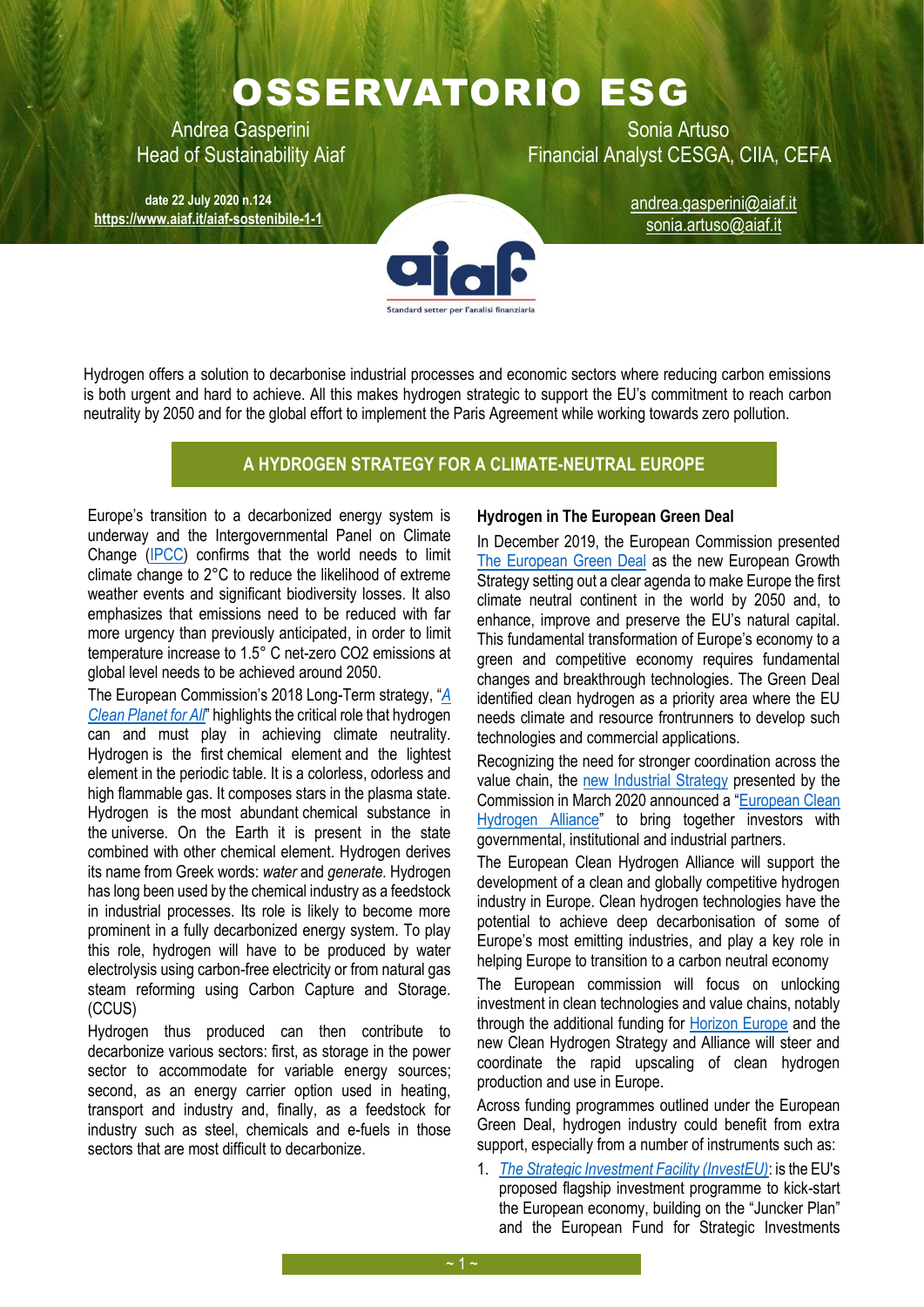(EFSI). Among others projects will support the development of renewable energy and of alternative and synthetic fuels from renewable/carbon-neutral sources, energy and transport infrastructure modernisation, transport fleet renewal for cleaner mobility, energy savings, CCUS, decarbonisation of energy-intensive industries.

This support opportunity is therefore expected to be comprehensive as regards industry player types across hydrogen production, distribution, and end-uses. Concretely, this instrument belongs to those under the EU Recovery Plan that offer most potential for hydrogen development. The provided guarantee will enable participating stakeholders to profit from improved lending conditions to finance their projects.

- 2. *[The Recovery and Resilience Facility](https://ec.europa.eu/info/sites/info/files/com_2020_408_en_act_part1_v9.pdf#:~:text=In%20line%20with%20Article%20175%20%28third%20paragraph%29%20TFEU%2C,the%20COVID-%2019%20crisis%2C%20and%20become%20%28more%29%20resilient.)*: is the main tool for the EU recovery. It is broad by its scope and large by its allocated funding (Euro 560 billion, thereof a majority in the form of grants) and Its aims is to support investments and reforms essential to a lasting recovery, to improve the economic and social resilience of Member States, and to sustain the green and digital transitions. Hydrogen technology is therefore eligible and can benefit from this scheme. Hydrogen projects are included in Member States' Recovery and Resilience Plans (RRPs) and that these get the Commission's approval.
- 3. *The reinforced [Just Transition Fund,](https://ec.europa.eu/commission/presscorner/api/files/attachment/860470/Proposal%20for%20a%20regulation%20establishing%20the%20Just%20Transition%20Fund%20and%20annexes_EN.pdf.pdf) where hydrogen projects would be eligible*: is a main mechanism of the European Green Deal and is dedicated to helping the most vulnerable sectors, Member States, and regions in the transition in order to 'leave no one behind'. The overarching goal of the Just Transition Mechanism (JTM) is to help EU Member States and regions whose economies are most carbon-dependent and vulnerable, and potentially most affected by the energy transition challenges, to steer their transition towards a climateneutral economy. The various funding instruments are aimed at investing in the clean energy transition.
- 4. *[REACT-EU](https://ec.europa.eu/regional_policy/sources/docgener/factsheet/2020_mff_reacteu_en.pdf)*: is an emergency temporary instrument that bridges the gap between short term 'safety-nets' and longer-term measures. The REACT-EU scheme bolsters cohesion policy via various supporting funds and it aims to help all economic sectors, "including for the much-affected tourism and culture sectors". Additional support will also serve to invest in the European Green Deal and digital transition. Financing will therefore be channeled also to support technologies laying the basis for a green recovery and enabling the green transition. Hydrogen fits the eligibility criteria and can contribute to reaching the objectives by both supporting the economy of less developed regions and helping them to meet decarborization targets in line with

the National Energy and Climate Plans (NECPs) and the EU Green Deal.

5. *The European Agricultural Fund for Rural Development [\(EAFRD\)](https://ec.europa.eu/info/food-farming-fisheries/key-policies/common-agricultural-policy/financing-cap/cap-funds_en#eafrd)*: is the funding instrument of the EU's Common Agricultural Policy (CAP). The agricultural sector is encouraged to deliver on the green and lowcarbon transition in line with the EU Green Deal. Considering the criteria set at national level, biofertilisers and cleanhydrogen-based fertilizers could benefit from a wide range of financial instruments available under the fund, from guarantees to direct grants.

### **Hydrogen in the EU's Economic Recovery Plans**

On 27 May, the European Commission, to ensure a sustainable, inclusive and fair recovery for all Member States, presented the proposal "*[Europe's moment: Repair](https://ec.europa.eu/malta/news/europes-moment-repair-and-prepare-next-generation_en)  [and Prepare for the Next Generation](https://ec.europa.eu/malta/news/europes-moment-repair-and-prepare-next-generation_en) for a major EU [Recovery Plan](https://ec.europa.eu/malta/news/europes-moment-repair-and-prepare-next-generation_en)*. Its consists of different instruments, same of which are under discussion in these days: the [Next](https://ec.europa.eu/info/live-work-travel-eu/health/coronavirus-response/recovery-plan-europe/pillars-next-generation-eu_en)  [Generation EU](https://ec.europa.eu/info/live-work-travel-eu/health/coronavirus-response/recovery-plan-europe/pillars-next-generation-eu_en) fund and the 2021-2017 [long-term EU](https://ec.europa.eu/info/strategy/eu-budget/eu-long-term-budget/2021-2027_en)  budget [or Multiannual Financial Framework \(MFF\).](https://ec.europa.eu/info/strategy/eu-budget/eu-long-term-budget/2021-2027_en) Worth a total Euro 750 billion and Euro 1.100 billion respectively, both will be part of the European Recovery Plans. A third of the total will have to be committed to transforming the EU in a low-carbon economy. Expenses that are not consistent with the Paris Agreement will not be approved, thus making the European effort the biggest green stimulus the world has ever seen at the moment. Hydrogen is featured as a key sector that should receive support under the recovery plans especially due to its ability to bolster the longer-term objectives of the European Union, such as the EU Green Deal's targets, climate-neutrality, and the EU's strategic autonomy.

The EU strategy for energy system integration will outline a vision to create a smarter, more integrated and optimised energy system, in which all sectors can fully contribute to decarbonisation.

#### **Hydrogen Strategy for a climate neutral Europe**

In this context, the Commission adopted a new dedicated strategy on hydrogen in Europe, in parallel with the strategy on energy system integration, on 8 July 2020. It will bring together different strands of action: research and innovation, production, infrastructure and international dimension.

The [EU Hydrogen Strategy](https://ec.europa.eu/energy/sites/ener/files/hydrogen_strategy.pdf) will give a boost to clean hydrogen production in Europe. Hydrogen can be used as a feedstock, a fuel or an energy carrier and storage, and has many possible applications which would reduce greenhouse gas emissions across industry, transport, power and buildings sectors. The Commission's economic recovery plan Next Generation EU highlights hydrogen as